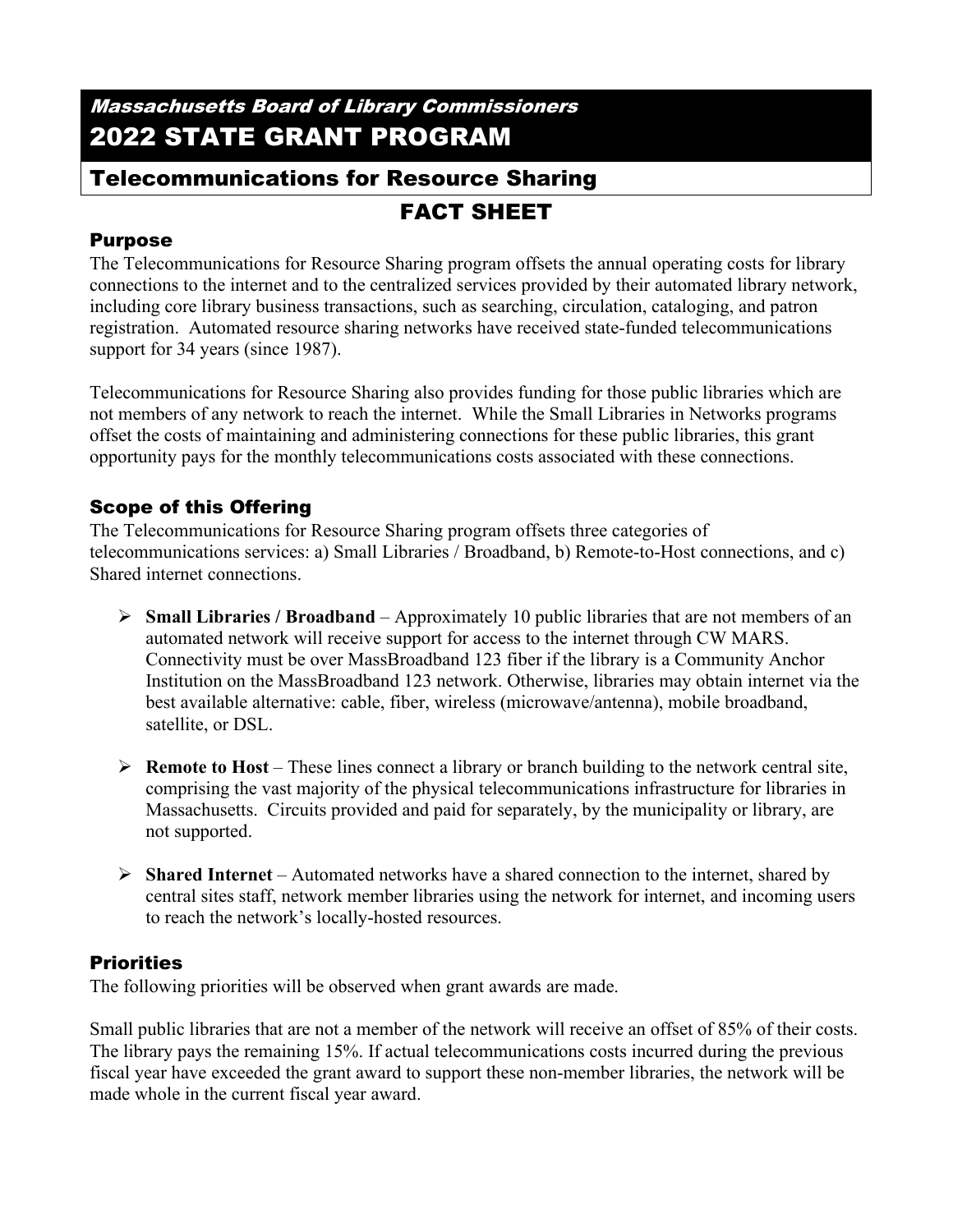Remaining funds will be applied to the remote-to-host and internet requests made by automated networks. The final award to each network will be based on a standard pro rata percentage not to exceed 85%, with a maximum of \$1,500 per outlet per year for the remote-to-host circuits. In FY21, account 7000-9506 was able to completely fund all network requests at these levels.

#### Procedures

In August, each network will report its final FY21 telecommunications costs for eligible services and will estimate its telecommunication bill for FY22. Estimates must be based on current costs, or specific quotes or new contracts from telecommunications vendors. These data will be provided to the MBLC in a formal request that will serve as the grant application. MBLC staff will verify data provided and adjust for any unexpended funds from the previous fiscal year. MBLC staff will share figures with the automated networks at their September meeting. After confirming that all data is fairly represented and calculations are correct, award recommendations will be made to the Board at their October 2021 meeting.

#### **E-rate**

Under the federal E-rate program, libraries must certify compliance with the Children's Internet Protection Act (CIPA) in order to obtain discounts for internet service. Massachusetts does not require CIPA compliance for public libraries; the development of a CIPA-compliant internet safety policy and filtering workstations is considered a local decision. Most public libraries in Massachusetts have opted not to comply with CIPA. If, however, the network opts to apply for E-rate discounts for internet service, the discounted amount, the request for an internet offset will reflect the total after E-rate discounts have been applied. Otherwise, the network may request an offset based on the full amount of their internet service costs.

There is a presumption that automated networks will apply for E-rate funds for the remote-to-host components of their telecommunications network unless the circuit is a broadband connection that carries both public and staff traffic. Under current rules, remote-to-host links that can be defined purely as data circuits do not require CIPA compliance. Networks are strongly encouraged to apply for the eligible portion of their circuits (data communications), either through requiring itemized proposals from vendors, or through cost allocation. The funding request that networks make will be based on the expected remote-to-host linking costs after E-rate discounts have been applied.

#### Eligible Applicants

The nine automated resource sharing networks are eligible to apply: CLAMS, CW MARS, FLO, MBLN, Minuteman Library Network, MVLC, NOBLE, OCLN and SAILS.